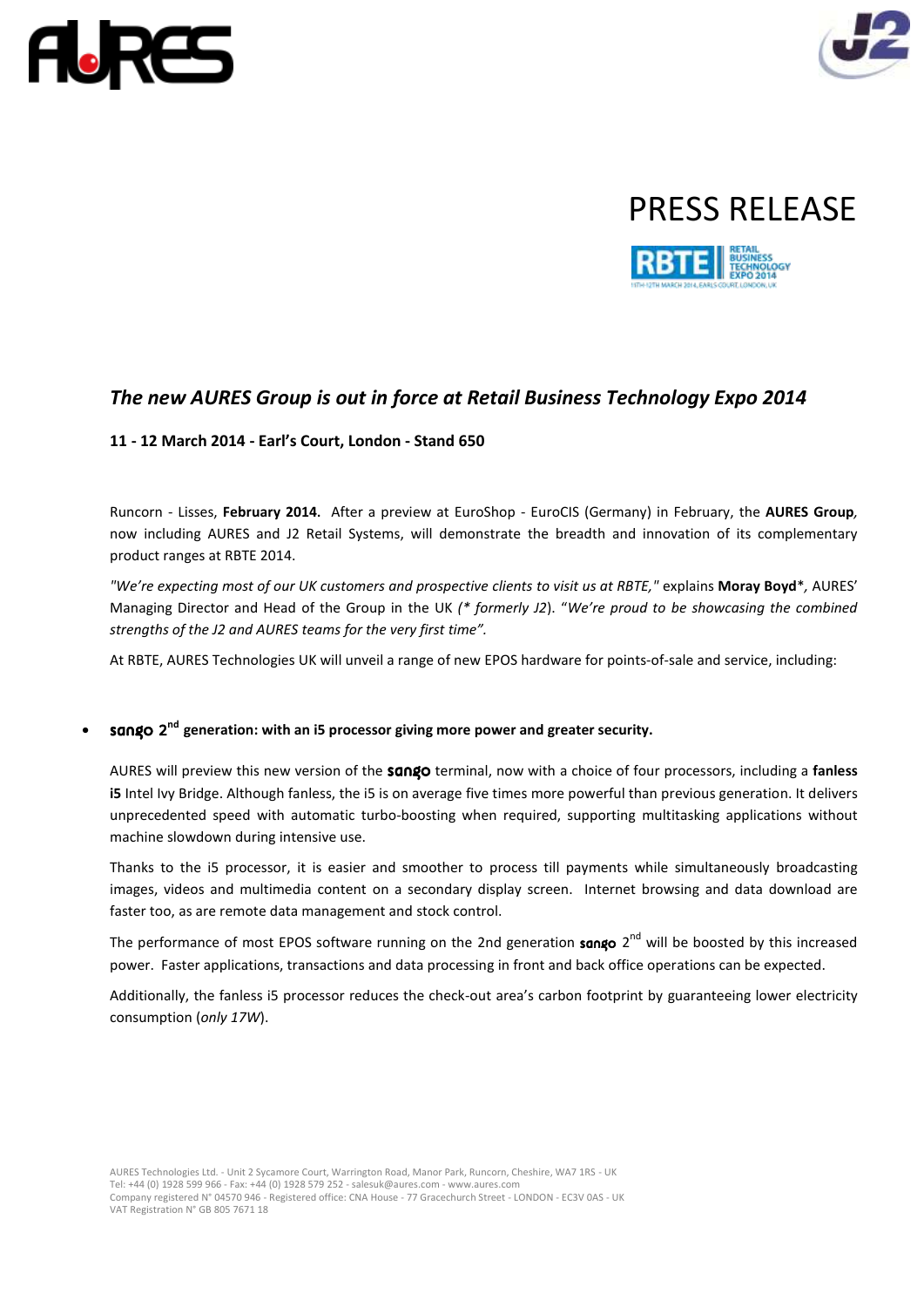

### **AURES' dual-screen solutions take pride of place:** sango Evolution and **ninô** Evolution

For the first time, sango and ninô**,** the flagship machines in AURES' new EPOS range, will be presented with integrated dual-screen systems.

Customer-facing, secondary screens enable images, text, videos and multimedia content to be broadcast. This is a great way to build loyalty and to personalise the check-out process by broadcasting special offers, running ad' campaigns and entertaining queuing customers.

The secondary, adjustable 10.1-inch screen has LED backlighting, 1024 x 600 px fixed resolution, and 250 cd/m<sup>2</sup> brightness.



#### **A full range of associated, custom-made AURES peripherals which can be fully integrated**

#### **The ODP 333 receipt printer: ergonomic cubic design with front receipt print-out.**

The AURES' ODP 333 thermal receipt printer has a triple interface (including Ethernet) and a front, splash-proof receipt print-out. Its distinctive, ultra-compact cubic design is enhanced by a gloss and matt finish in either 'black piano', or 'pure white'. Its front receipt print-out provides good protection against dust, crumbs and splashes in tough settings such as kitchens, restaurants and bakeries.

The ODP 333's low energy consumption motherboard (Energy Star certified) switches it to standby mode automatically when not in use. This reduces electricity consumption by on average 30%, in line with new environmental and green technology standards. An essential addition to AURES' EPOS terminals.

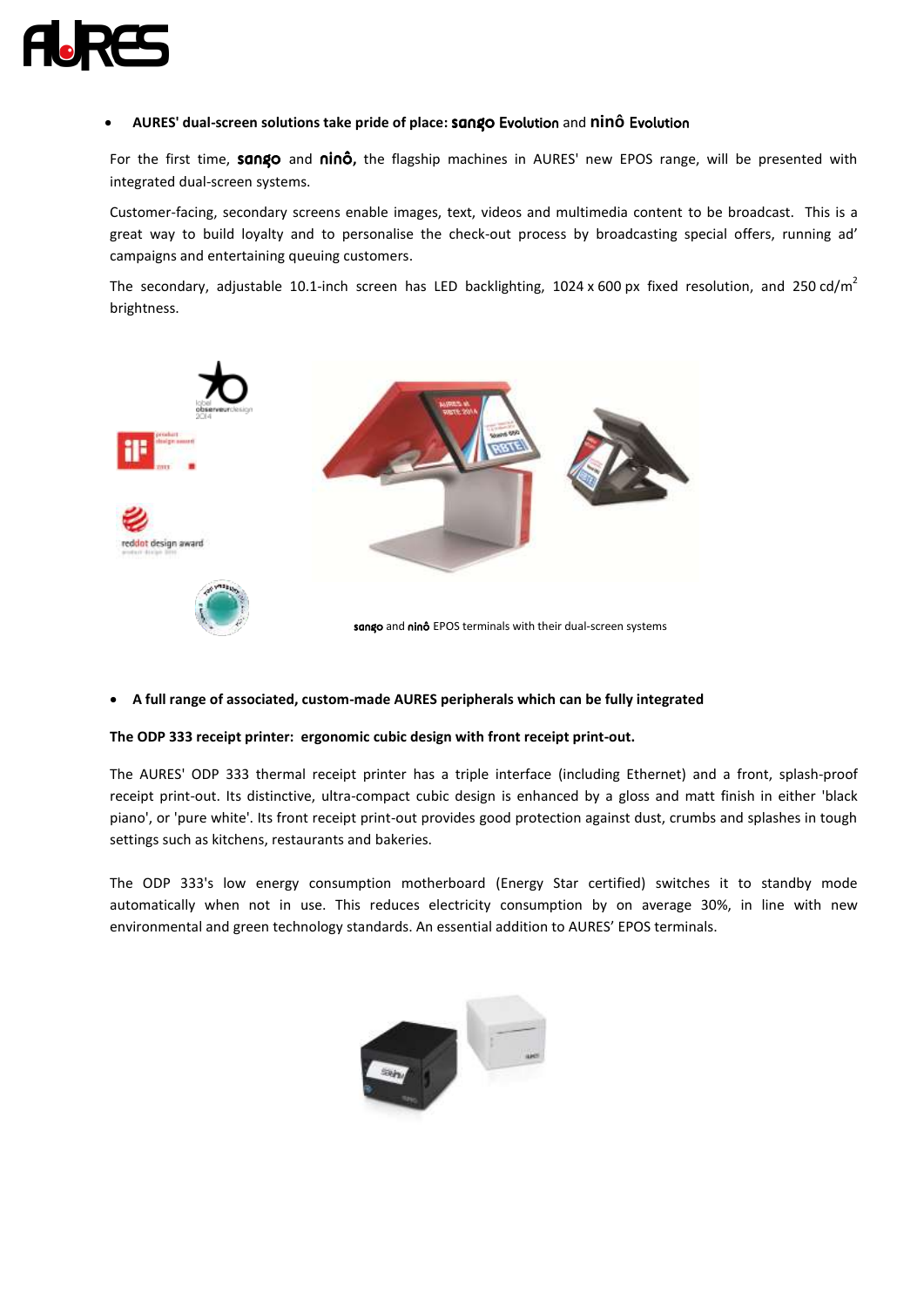

#### **The 3S 333 cash-drawer: ultra-compact, with an exclusive AURES design.**

AURES' ultra-compact cash-drawer (335 mm x 110 mm x 350 mm) is finished to a high standard to complement the brand's other equipment and peripherals. With its AURES-exclusive 'black piano' front cover, ergonomic format and small size compared to traditional cash-drawers, the 3S 333 is ideal for even the most confined check-out or service area, fitting under the sango terminal's touchscreen. The 3S 333 is practical, good-looking and robust, suiting it to all retail sectors and to accompany all EPOS terminals and 15-inch touchscreens.



The 3S 333 cash-drawer has been designed to fit perfectly under the touchscreen of the **SONgO** terminal.

## **J2 product range : future-proof POS technology with new J2 680L**

Also on show will be the **J2 680L**, a new PC-based touchscreen EPOS terminal designed for retailers and hospitality operators seeking an attractive price-point, rich feature set and high-end performance. The J2 680L utilises latest industry-standard components to offer outstanding of flexibility, speed and extended product life.

"*Taking advantage of new generation, high power / low heat chipsets and the latest i3 and i5 Intel processors, our new J2 680L provides unrivalled power and connectivity*," explains UK Sales Director **Richard Heitmann.**

The J2 680L has the latest bezel-free 15-inch high brightness 4:3 LED Backlit display touchscreen, with a choice of True Flat Resistive (TFR) or Projected Capacitive Touch (PCT). It delivers extreme durability and superior optics, for exact and reliable operation. The processors are low power and can be run fan-on or fan-off for harsh environments. The zero-bezel design aids cleaning and repels spills and dirt. Secondary display screens can be run off the system (optional VGA connector or HDMI supports).

In common with other models in the J2 600 family, the J2 680L comes with HDD or SSD as standard; it also can be mounted on a pole, counter-top or wall.

"*We are totally committed to extending product life cycles and driving down cost of ownership for our retail and hospitality customers,*" says Richard Heitmann. *"This is a major reason for the success of our J2 600 product range,*" he concludes.